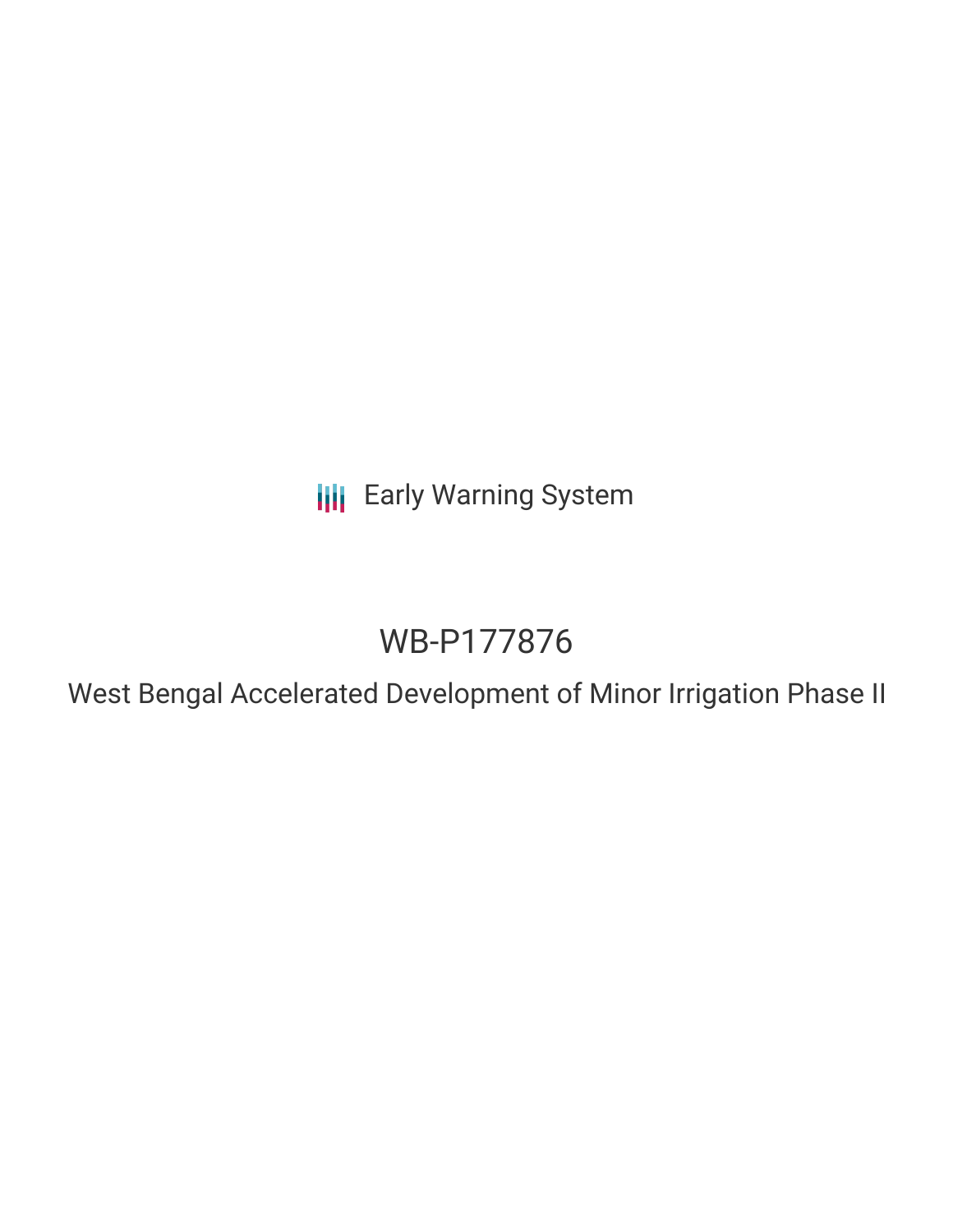

# **Quick Facts**

| <b>Countries</b>               | India                                          |
|--------------------------------|------------------------------------------------|
| <b>Financial Institutions</b>  | World Bank (WB)                                |
| <b>Status</b>                  | Approved                                       |
| <b>Bank Risk Rating</b>        |                                                |
| <b>Voting Date</b>             | 2021-11-15                                     |
| <b>Borrower</b>                | Republic of India                              |
| <b>Sectors</b>                 | Agriculture and Forestry, Water and Sanitation |
| <b>Investment Amount (USD)</b> | \$148.00 million                               |
| <b>Project Cost (USD)</b>      | \$211.00 million                               |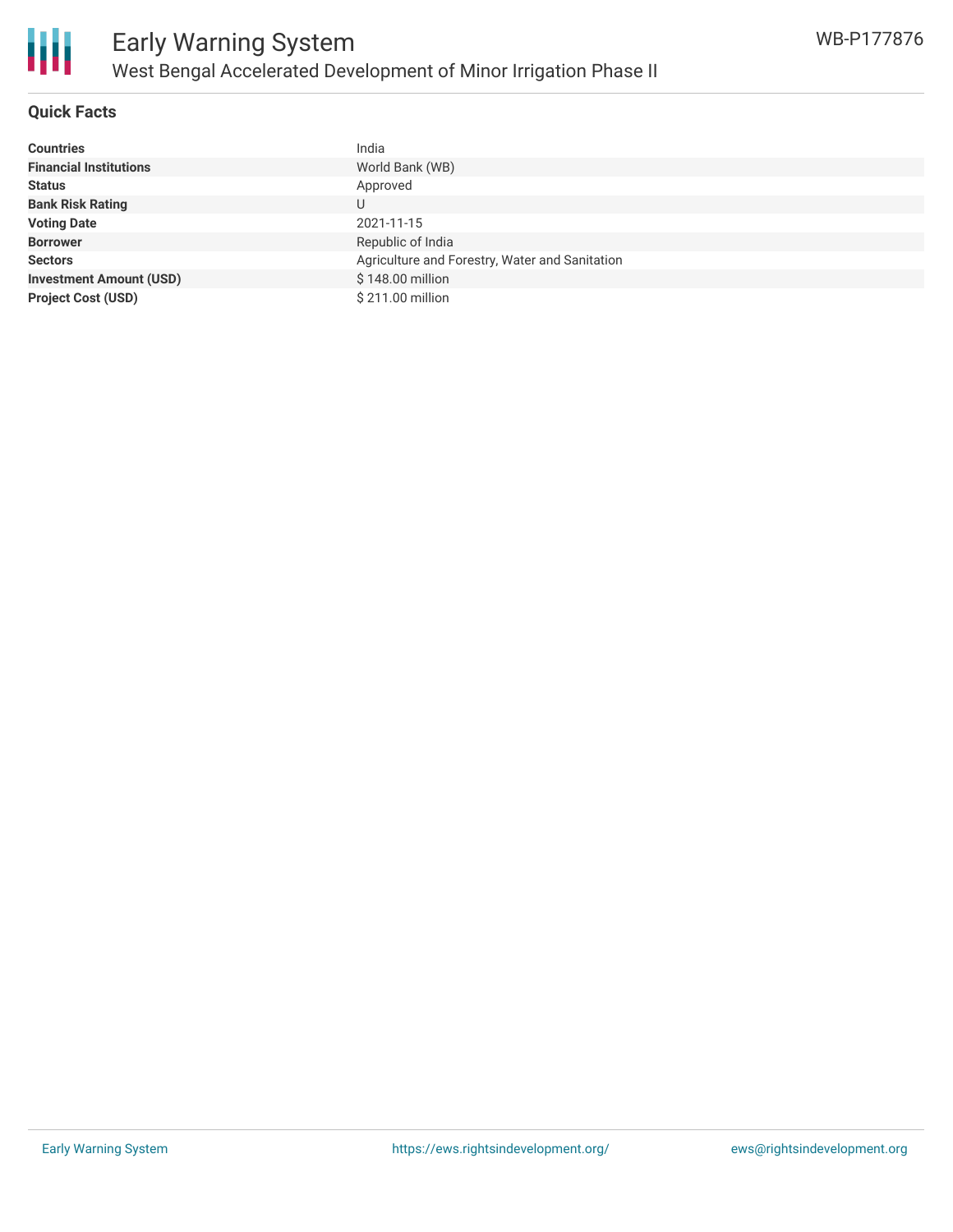

## **Project Description**

According to World Bank documents, the objective of the project is to "improve access to water resources and to enhance the management of water in order to augment the production of agricultural commodities in the project area in West Bengal."

Overall, the project aims to harness approximately 160 million cubic meters (MCM) of water in 1,000 micro watersheds for minor irrigation activities. The project will also provide financing for existing minor irrigation schemes to support value additions and rehabilitations. In total, the project is expected to improve irrigation for up to 60,000 ha of farmland thus benefitting up to 150,000 farmers.

## ENVIRONMENTAL AND SOCIAL INFORMATION

The project will focus on (i) minor irrigation infrastructure which are small in size and no significant adverse impact on environment is envisaged at this time . The impacts of construction and operation of minor irrigation structures, including material source, dust, noise, waste, OHS, impacts related to access roads, etc. are expected to be local, moderate and easily mitigatable; (ii) supporting services that enable the adoption of more efficient, productive and climate friendly technologies and practices for agriculture and fisheries.

DWRID have experience of implementing phase-I of the project including managing the environmental safeguards. A negative list will be prepared as a part of the environmental and social screening that would facilitate in early identification of high and substantial risk sub- projects and activities that will not be financed under the project . The E&S screening will help in early identification of risks and selection of sub-projects and activities. The project's environmental exclusion and screening processes will ensure that no direct or indirect impact occurs on any individual or community, forest or on any natural habitat, protected or not, such as wetlands, elephant corridors, mangroves, or community forests or on physical cultural resources.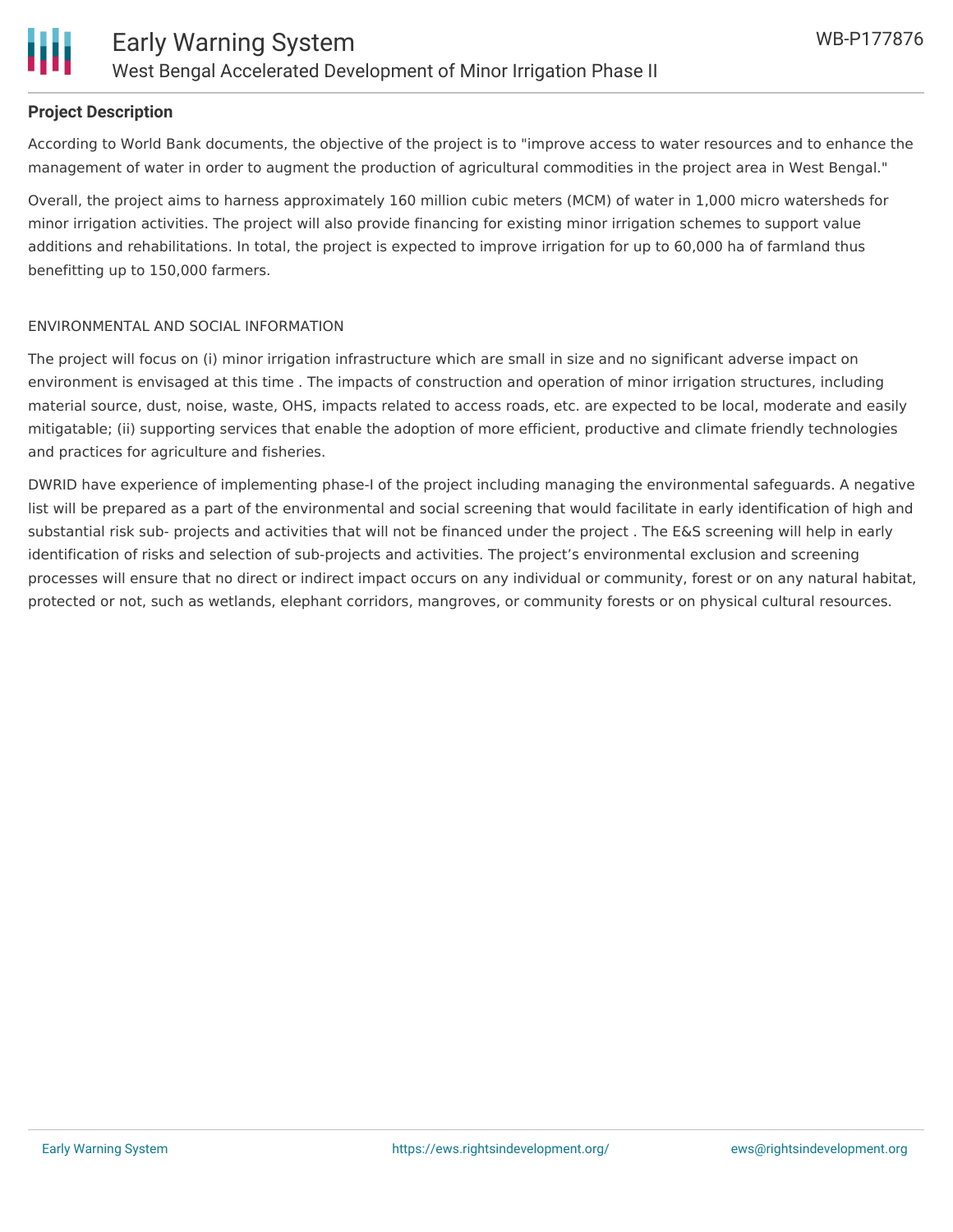

# **Investment Description**

World Bank (WB)

To achieve the PDO, the project will provide investment project financing of USD 211 million, of which the proposed IBRD credit will contribute USD 148 million and the Borrower counterpart financing of USD 63 million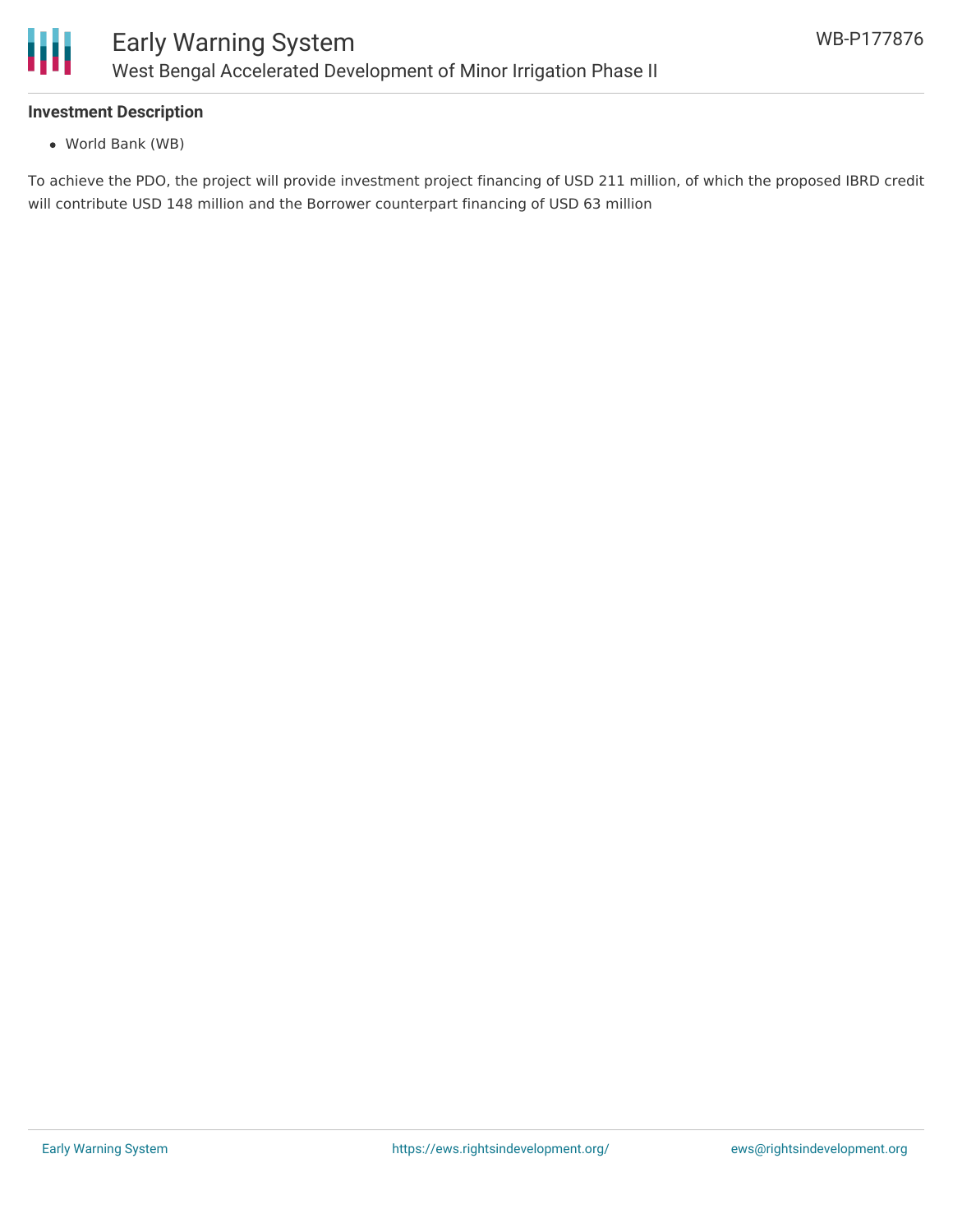

# **Contact Information**

## **World Bank Team Leader:**

Anju Gaur,

Senior Water Resources Management Specialist

Telephone No.: 5785+47712

Email ID: [agaur@worldbank.org](mailto:agaur@worldbank.org)

#### **Borrower:**

Republic of India Hanish Chhabra Director, Department of Economic Affairs (WB) hanish.ias@ias.nic.in